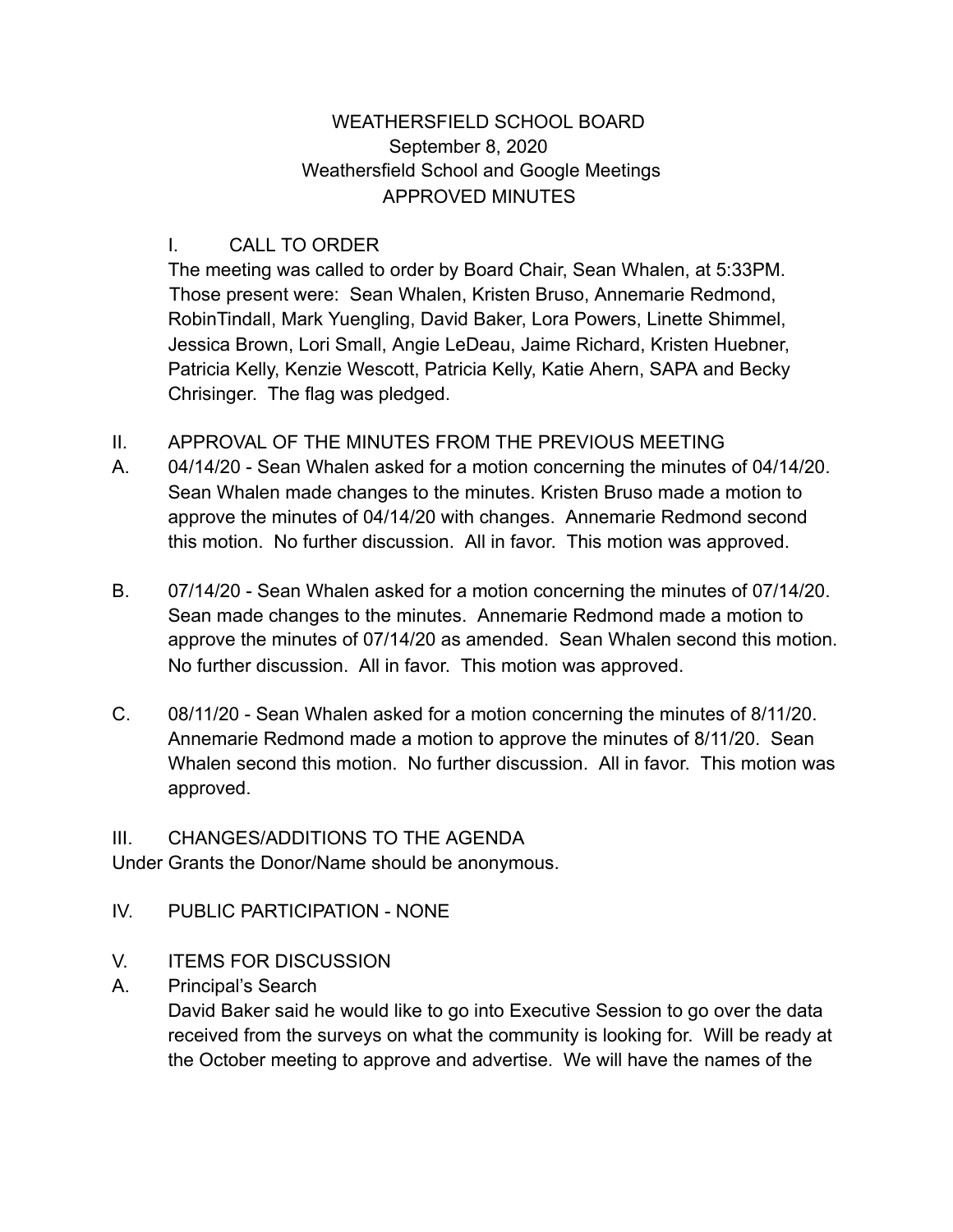stakeholders. The Board authorized the Search Committee. See Items for Action A.

#### B. Financial Update

David Baker said that Ed Connor's didn't get an Agenda for tonight so isn't going to be able to address COVID related expenses. David hopes that by October Ed can give input about these expenses for this fiscal year and next year. We can only claim unbudgeted expenses for last year. David said he feels this fiscal year is the critical year. The good news is we are in the black for FY20.

## C. Town Letter Clarification

Sean Whalen reviewed the letter from the town. The main points of the letter are: There are people who are late in paying their property taxes. The town and school have both taken out Tax Anticipation Notes. Our SU has more than 900 students so redistricting won't happen to our SU for the town' question about redistricting.

#### D. Athletics - Jessica Kischco

Jessica reported that we had 88 responses about playing sports and 81 would like their children to participate. Jessica is working on registration and it will be sent out tomorrow. They will need to be back on the 16th. Jessica is also sending out a request for coaches. There will need to be masks, special whistles and hand sanitizer. So far, 20 people want to help. The first two weeks will be inner squad practicing. We need people to officiate at the games. The porta potties will need to be cleaned every day they are being used. The coaches will most likely be responsible for this. David Baker said that Jessica deserves a lot of credit since this came about so late. She has done a great job.

## E. Opening/First Day of School - David Baker

JeanMarie was out today and David Baker filled in some during the drop off and he went around and welcomed all of the students. BJ Esty kept everything going. The drop off plan was impeccable and went very smoothly. The parents were positive. It was amazing how the teachers welcomed their students. The students were attentive to social distancing and wearing their masks. If JeanMarie is unable to come in tomorrow, David will go back in the morning. Annemarie Redmond said that drop off went well and Mark Yuengling said he heard the first day went very well. It was very hard for JeanMarie not to be present on the first day.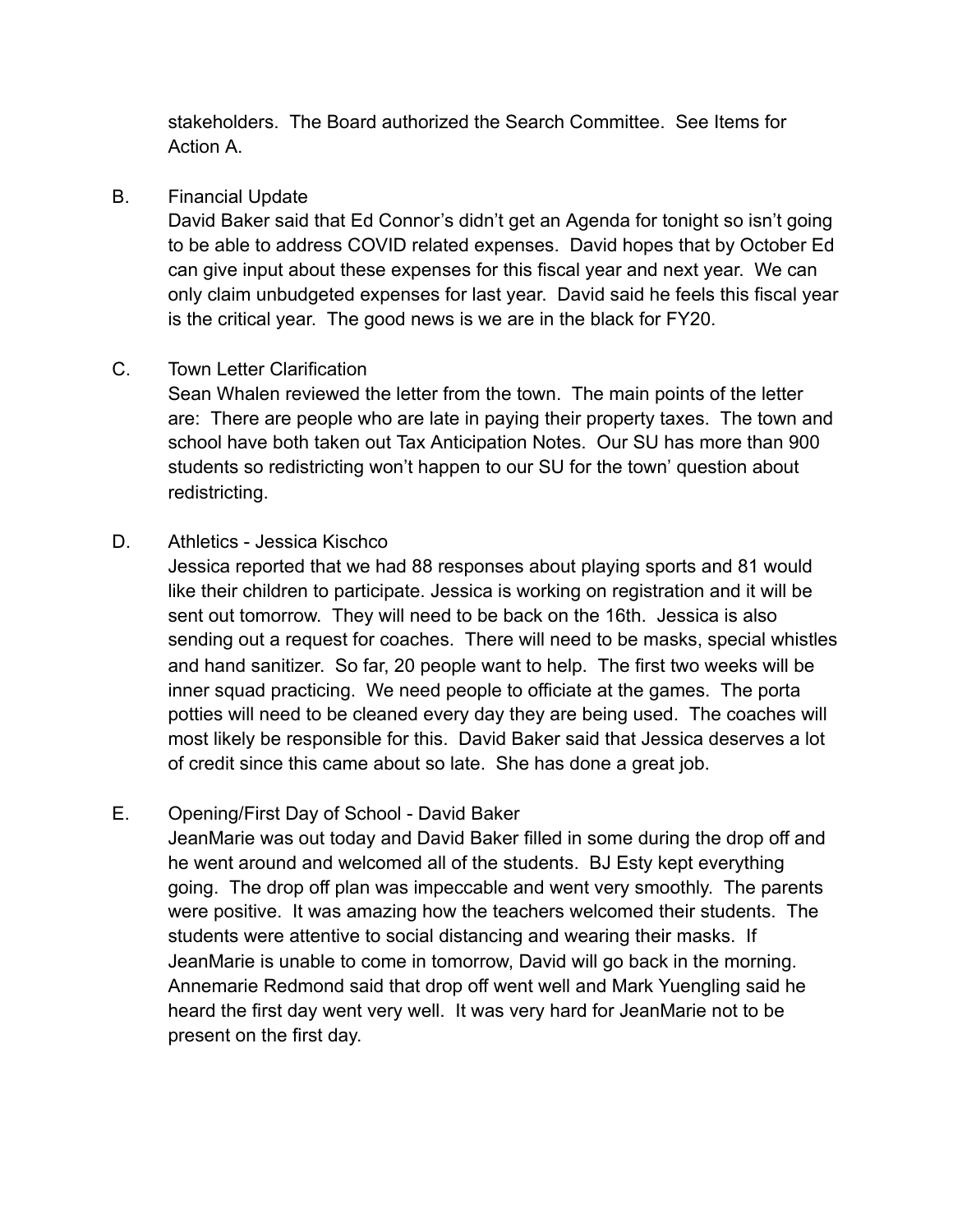F. Poison Ivy

Sean Whalen asked if this was addressed. It has been addressed by Bryan Woodbury.

VI. PRINCIPAL REPORT - JeanMarie Oakman not present.

# VII. SUPERINTENDENT REPORT - David Baker

Financials are still being sorted out for last year and this year due to COVID related expenses. A bill was passed that dropped the student days from 175 to 170. The remote learners will start tomorrow. David said he got to say "Hi." to the remote learners. The remote learning this year is a little more stringent. David thanked Angie LeDeau for all of her hard work in this area. Angie asked if there were any questions about remote learning. Katie Ahern said that the special education teachers wrote IEP' for the various methods of learning that could take place this year. Sean Whalen said there is a third group of families that have chosen to homeschool this year and how every family in our school had to make a choice.

## VIII. ITEMS FOR ACTION

A. Authorization for Principal Search Committee

Sean Whalen asked for a motion concerning the Principal Search Committee. Mark Yuengling made a motion to authorize the Superintendent to advertise for Principal Search Committee members among staff, the community and parents . Annemarie Redmond second this motion. There was no further discussion. All in favor. This motion was approved.

- B. Approval of Anonymous Grants
- \$5,000 Cross Country Skis

\$3,000 Outdoor Pavilion

\$8,000 Outdoor Pavilion

Sean Whalen made a motion to approve the grants listed above. Robin Tindall second. There was no further discussion. All in favor. This motion was approved. Annemarie Redmond thanked the anonymous donor for being so generous.

- IX. Setting the Next Agenda
- A. Financial Update Ed Connors
- B. Principal Search Committee

There was discussion about the meeting being at the school and via Google Meets. David Baker will see if the meeting can be held inside the school by checking to see if the school can be opened to the general public.